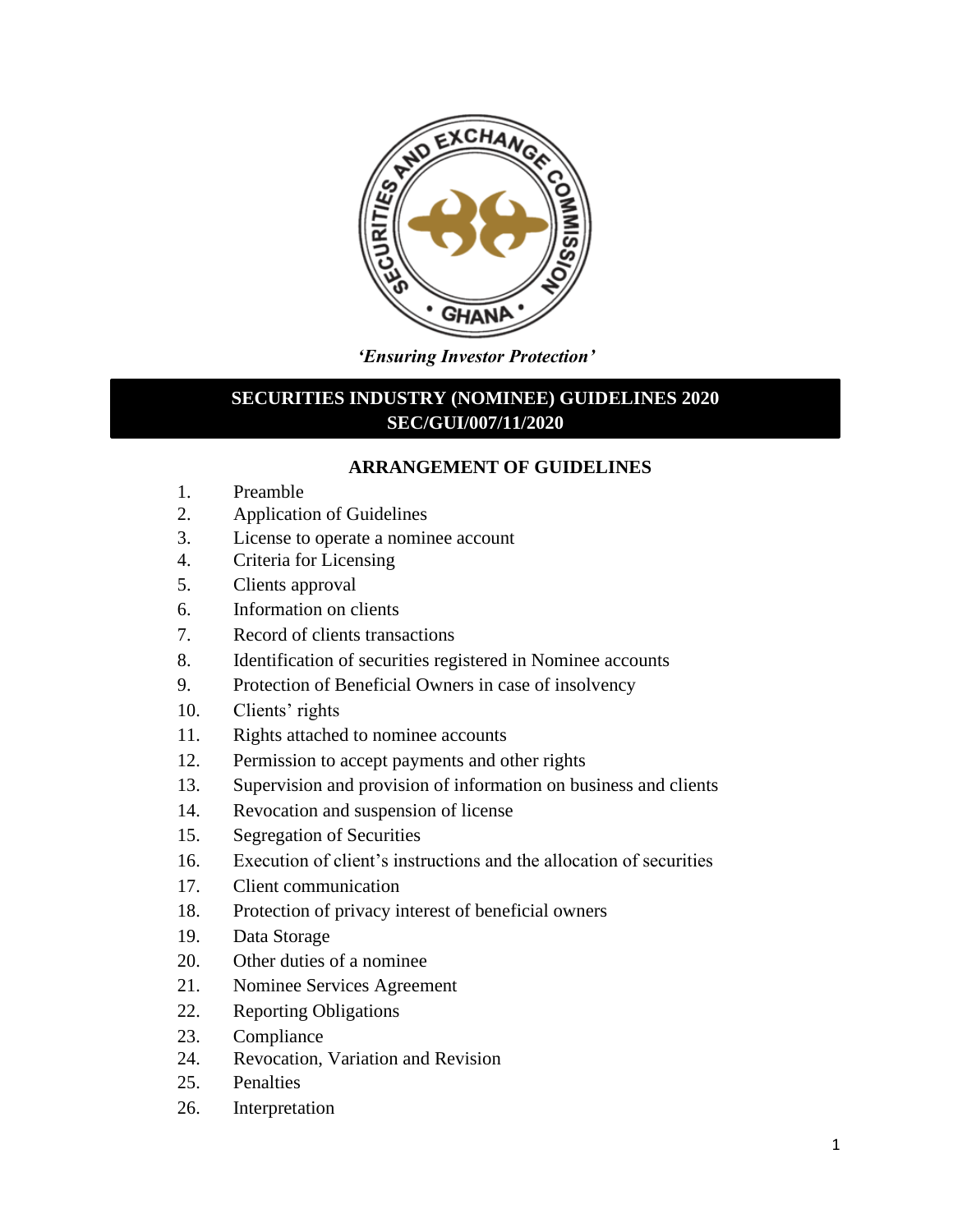### **1. Preamble**

In the exercise of the powers conferred on the Securities and Exchange Commission (hereinafter referred to as "the SEC") by Section 209 of the Securities Industry Act, 2016 (Act 929) as amended, these Guidelines are made this  $15<sup>th</sup>$  day of November 2020.

# **2. Application of Guidelines**

- (1) These Guidelines shall apply to all nominees licensed by the Commission and their representatives.
- (2) Where any doubt arises about the meaning of any provision contained in these Guidelines and any other Guideline issued by the SEC, the same shall be referred to the SEC and the interpretation provided by the SEC shall be final.

# **3. License to operate a nominee account**

- (1) A person shall not carry on a business as a nominee unless that person holds a valid licence issued by the Commission.
- (2) A nominee shall be a corporate body incorporated under the Companies Act, 2019 (Act 992) or the Incorporated Private Partnerships Act 1962 (Act 152), or an external company with a branch office in Ghana as its established place of business.
- (3) The external company must provide documentation from the home country's supervisory Authority showing that the applicant is subject to supervision by that Authority.
- (4) A person who intends to hold securities on behalf of its clients shall apply to the Commission for a licence to hold the securities in a nominee account.
- (5) Application for a licence to provide the services of a nominee shall be made in a form prescribed by the Commission.

# **4. Criteria for Licencing**

- (1) A nominee shall meet the minimum capital requirement and any other requirements that may be prescribed by the Commission.
- (2) Except in the case of external companies, at least two-thirds majority of the directors (or board members) must be ordinarily resident in Ghana with a proven local address.
- (3) In the case of an external company, the local manager (s) must have authority to act on behalf of the company.
- (4) Directors of external companies must be of good standing and be fit and proper persons. They shall provide an attestation from the regulator in whose jurisdiction they reside or perform their duties as directors.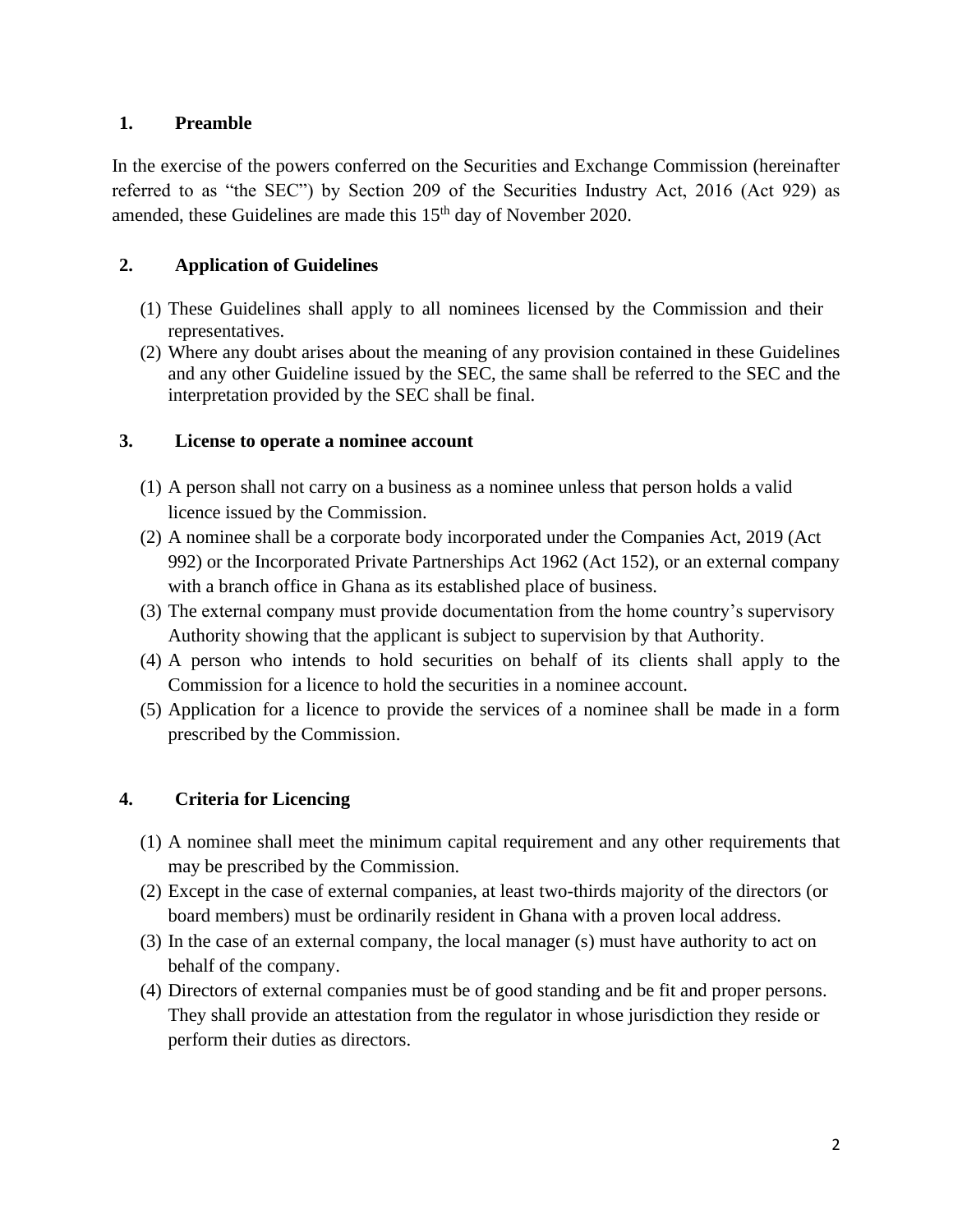- (5) A person shall not be appointed as a director or executive officer of a nominee unless that person has satisfied the requirements of the Securities Industry (Licensing) Guidelines 2020.
- (6) A nominee shall:
	- a) maintain the necessary infrastructure such as adequate office space, equipment, and skilled staff to effectively discharge its duties.
	- b) have at least four representatives, including the CEO and the compliance officer, licensed by the Commission, who have satisfied relevant professional education requirements.
	- c) ensure that a person appointed as executive director or officer of the business satisfy the requirement of Securities Industry (Licensing) Guidelines (2020)
	- d) ensure that the Chief Executive Officer satisfies the requirements of Securities Industry (Licensing) Guidelines (2020) and shall have experience in the management and supervision of staff involved in the keeping of records of securities or any other services in the securities industry related to the business.
	- e) ensure that all correspondence with the Commission are signed by the authorised signatories
	- f) maintain a functioning website at all times. The website shall among others, have a dedicated section to display:
		- i. corporate information
		- ii. the profile of the board members and key management personnel,

# **5. Clients approval**

- (1) A nominee shall not register securities on behalf of a client unless it has obtained the client's written consent. The nominee shall inform the client of the legal effects of registering and holding the securities in a nominee account.
- (2) Where there is more than one level of nominee registration, the identity of the ultimate beneficial owner shall be disclosed at the very bottom tier.

### **6. Information on clients**

- (1) The nominee shall obtain comprehensive information on clients requesting nominee registration of securities and that information shall be available to the Commission at any time upon request. The nominee shall maintain this information for a minimum of seven (7) years after termination of the business relationship. The information shall include the following:
	- a) full name or name of client;
	- b) personal identification number of client or unique identity code of the client;
	- c) residential address;
	- d) nationality or, if a legal person, country of incorporation;
	- e) the number of securities / classes being tendered and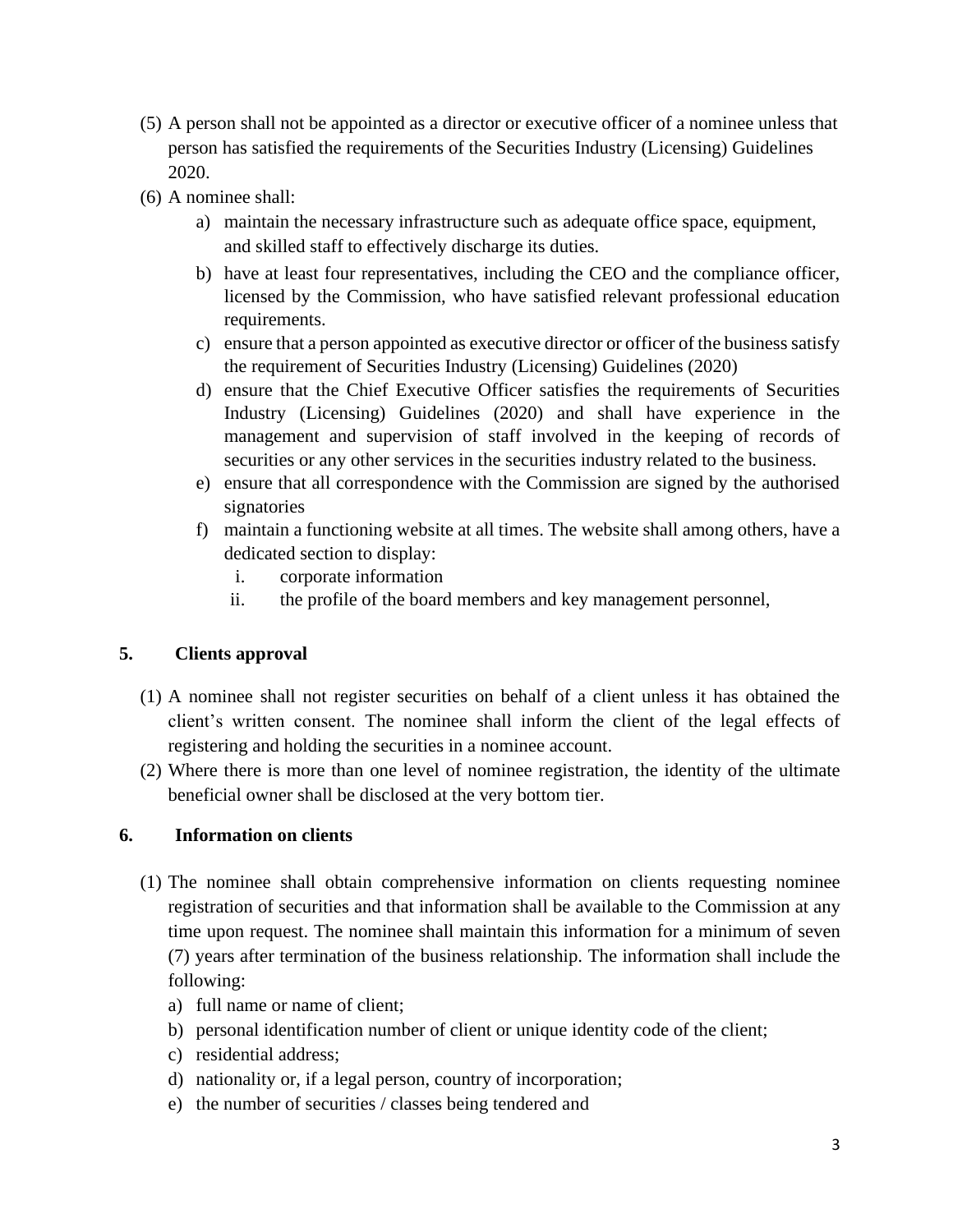- f) The person to hold the asset in trust
- (2) The nominee shall put in place adequate Know Your Client (KYC) as prescribed by the Commission or customer due diligence procedures to identify and verify clients at the time of establishing the business relationship and on a continuing basis after establishing the business relationship.
- (3) The nominee shall inform the client of the obligation to provide information to the Commission under these Guidelines.

## **7. Record of clients transactions**

A nominee holding securities in a nominee account shall keep record of the securities of each individual client. The record shall include the names and telephone numbers of clients associated with the securities registered in the nominee account as well as the number of securities covered by each nominee registration agreement. The records shall be kept such that it leaves no doubt as to the beneficial owner of the securities.

### **8. Identification of securities registered in Nominee accounts**

The register of securities shall identify securities registered in nominee accounts separately in its records, such that there is no doubt as to which securities are held in nominee accounts on behalf of clients.

### **9. Protection of Beneficial Owners in case of insolvency**

- (1) In the event that a nominee's estate is subjected to bankruptcy proceedings or a moratorium is granted on its debts, or the nominee is wound up or comparable measures are taken, the client may, on the basis of the record provided, withdraw its securities from the nominee account, provided that their ownership is not in dispute. All securities held in the nominee account shall be insulated from any bankruptcy, insolvency and liquidation or other court proceedings.
- (2) Irrespective of the financial or legal situation of the nominee, beneficial owners shall at any time be able to claim and retrieve their assets without prejudice to their property rights as long as their claims are legally valid. The client shall have co – proprietary rights in the pool of assets by the nominee.

### **10. Clients' rights**

Clients' rights against the nominee are contractual and shall be governed by the terms and conditions in the nominee services agreement. A nominee's Client shall be entitled to all the rights associated with ownership of securities. Clients have the right to receive all the information concerning shareholders' meetings from the nominee.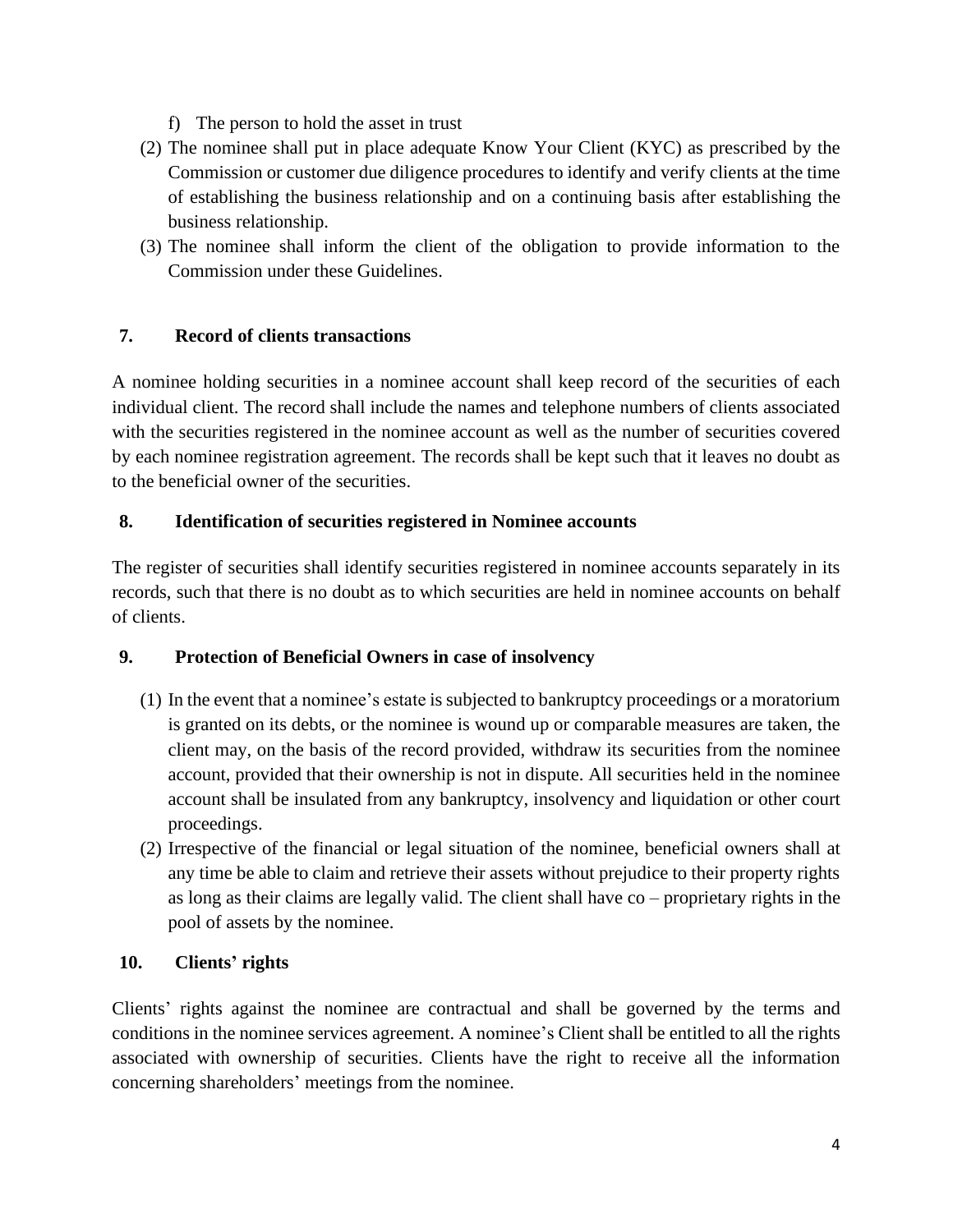### **11. Rights attached to nominee accounts**

- (1) The rights attached to the nominee account shall be:
	- a) rights provided in these Guidelines; and
	- b) rights provided in the client's agreement.
- (2) Voting rights at shareholders' meetings are not attached to nominee accounts except expressly given in writing by the client. Where such rights are granted, they shall not be abused by the nominee.

## **12. Permission to accept payments and other rights**

- (1) A nominee may accept payments including rights to dividends or other payments on behalf of its clients from individual issuers of securities.
- (2) A nominee shall keep these payments separate from its other assets.
- (3) A nominee may exercise rights to new shares in the event of a rights issue.

## **13. Supervision and provision of information on business and clients**

The Commission reserves the right to demand from a nominee the disclosure of the identity of the clients registered as beneficial owners of securities held in a nominee account including any persons connected to the securities. A nominee shall provide the Commission with the information required.

### **14. Revocation and suspension of Licence**

Revocation and suspension shall be carried out in accordance with the Securities Industry Act, 2016 (Act 929).

### **15. Segregation of Securities**

- (1) The nominee shall put in place internal control systems that segregate the nominee's own securities from the securities of clients.
- (2) A nominee shall not encumber any of the assets belonging to beneficial owners unless or otherwise expressly agreed in writing.

# **16. Execution of client's instructions and the allocation of securities**

(1) The nominee shall put in place internal control systems to ensure that: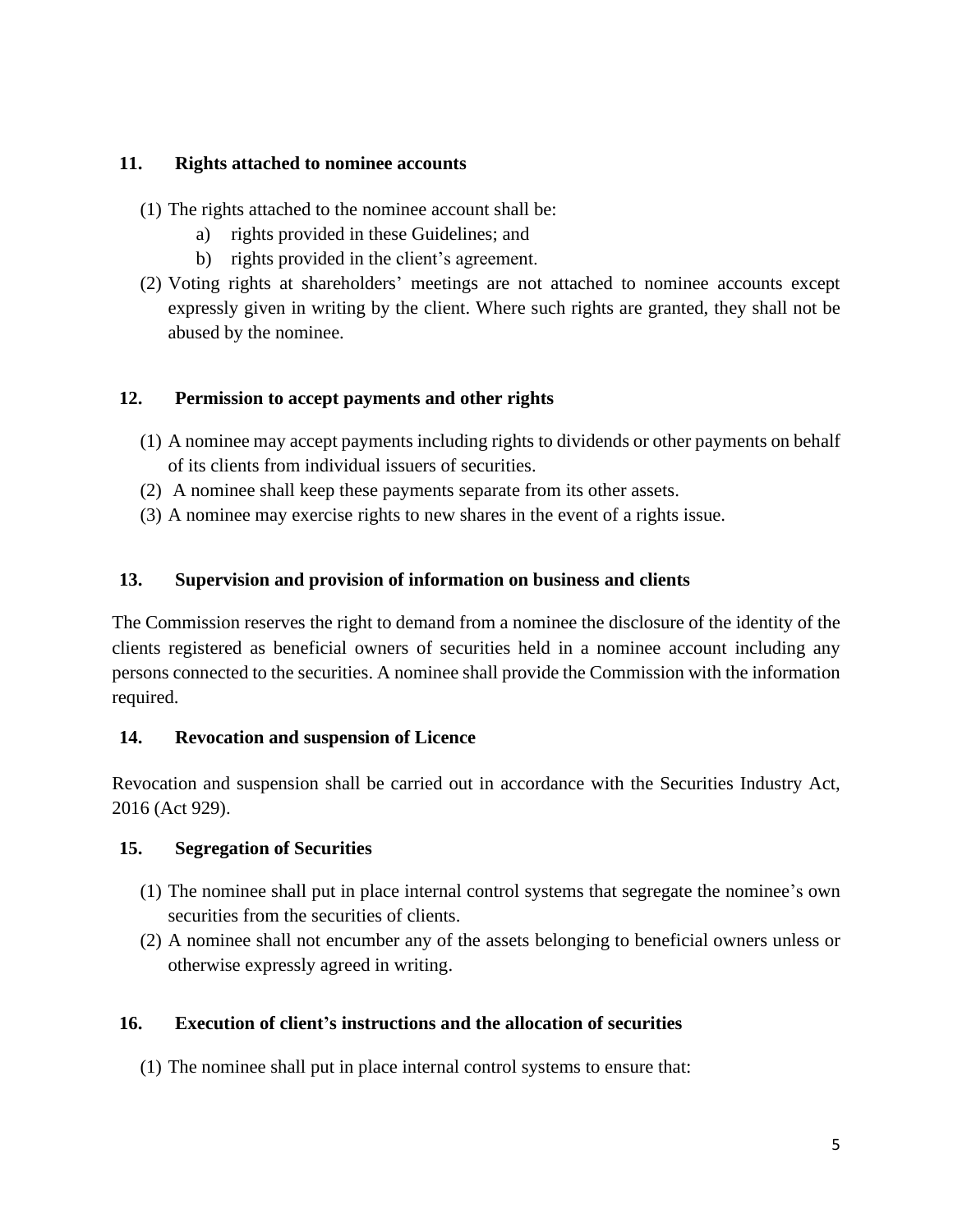- a) all beneficial owners are treated fairly, equally and impartially; in the execution of clients instructions and allocation of securities.
- b) any possible conflicts of interest between the nominee and the client is avoided.
- c) mechanisms to protect the investor from misconduct such as misallocation of securities or front running are in place.
- d) clients are not deprived of any shareholder benefit as required by law.

## **17. Client communication**

- (1) The nominee shall communicate to clients, quarterly or as frequently as agreed with the client, the status of their securities.
- (2) Information specially requested by clients shall be provided relative to the Guidelines herein.

## **18. Protection of privacy interest of beneficial owners**

- (1) The nominee shall put in place adequate internal control systems that protect clients' information including their names, addresses and securities position.
- (2) A person shall not, during or after a relationship with a nominee, disclose directly or indirectly to a third party any information related to the nominee's client and beneficial owners without prior written consent of the client and beneficial owners.
- (3) The duty of confidentiality imposed under these Guidelines shall not apply to the provision of information on clients and beneficial owners to the Commission.

# **19. Data Storage**

The nominee shall put in place efficient backup systems to ensure safety of client data and shall maintain proper records containing detailed holdings of each client. Adequate data storage requirements shall be adopted by the nominee such that no hindrances are created in identifying the beneficial owners of securities.

### **20. Other duties of a nominee**

- (1) A nominee shall perform the following duties in addition to other duties stated in these Guidelines and in the nominee services agreement.
	- a) Maintain at all times, a register containing the identity of clients connected with the securities registered in a nominee account and the number of securities held by each client.
	- b) Exercise the rights arising from securities in the nominee account and be liable for the obligations arising from such securities.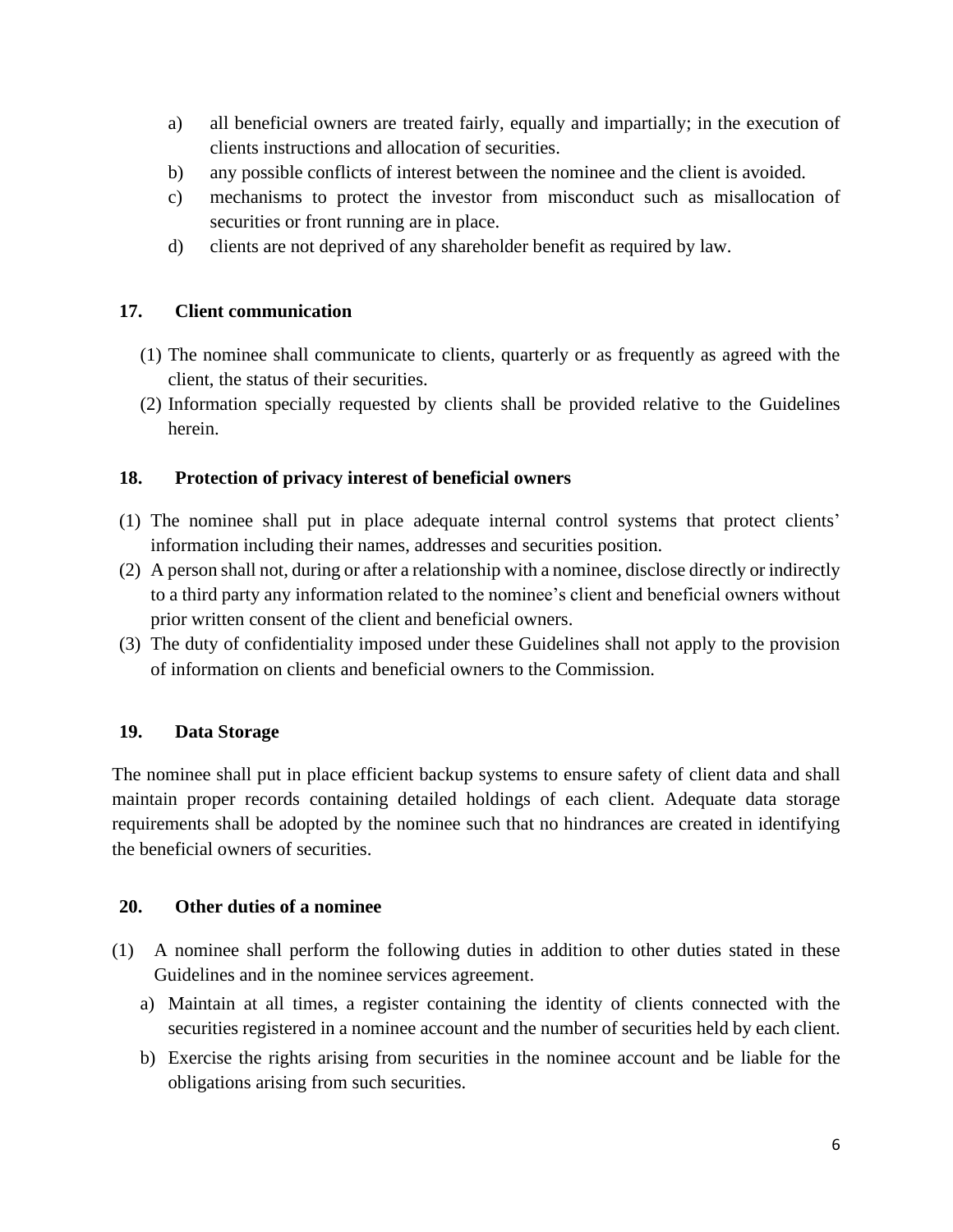- c) Accept payment on clients' behalf from issuers of securities.
- d) Follow the instructions of the client where the nominee's services agreement requires the client's voting instructions at Annual General Meetings in the exercise of voting rights and other rights arising from a security.

#### **21. Nominee Services Agreement**

- (1) The application to be submitted by the client shall be accompanied by a nominee service agreement between the client and the nominee. The nominee service agreement between the client and nominee shall include:
- a) purpose of the nominee account;
- b) duties of the nominee;
- c) instructions on the keeping of custody of the securities;
- d) statement of notification of every transaction;
- e) keeping of records of every transaction;
- f) fees charged by the nominee for services provided;
- g) execution of instructions to prevent conflict of interest;
- h) voting at meetings;
- i) indemnity clause;
- j) criteria under which amendment of the agreement can be carried out; and
- k) termination of the agreement;

#### **22. Reporting Obligations**

- 1) A nominee shall submit to the Commission:
- a) quarterly returns containing information specified by the Commission which shall reach the Commission not later than 21 days after the end of the quarter; and
- b) annual reports containing the audited annual financial statements not later than 90 days after the end of the financial year to which the annual report relates.
- c) any other information required from time to time by the Commission

#### **23. Compliance**

Compliance with these Guidelines shall be in addition to the obligations of nominees under the Companies Act, 2019 (Act 992) and any other regulation or instruments issued by the SEC.

#### **24. Revocation, Variation and Revision**

The Commission may revoke, vary, revise or amend these Guidelines.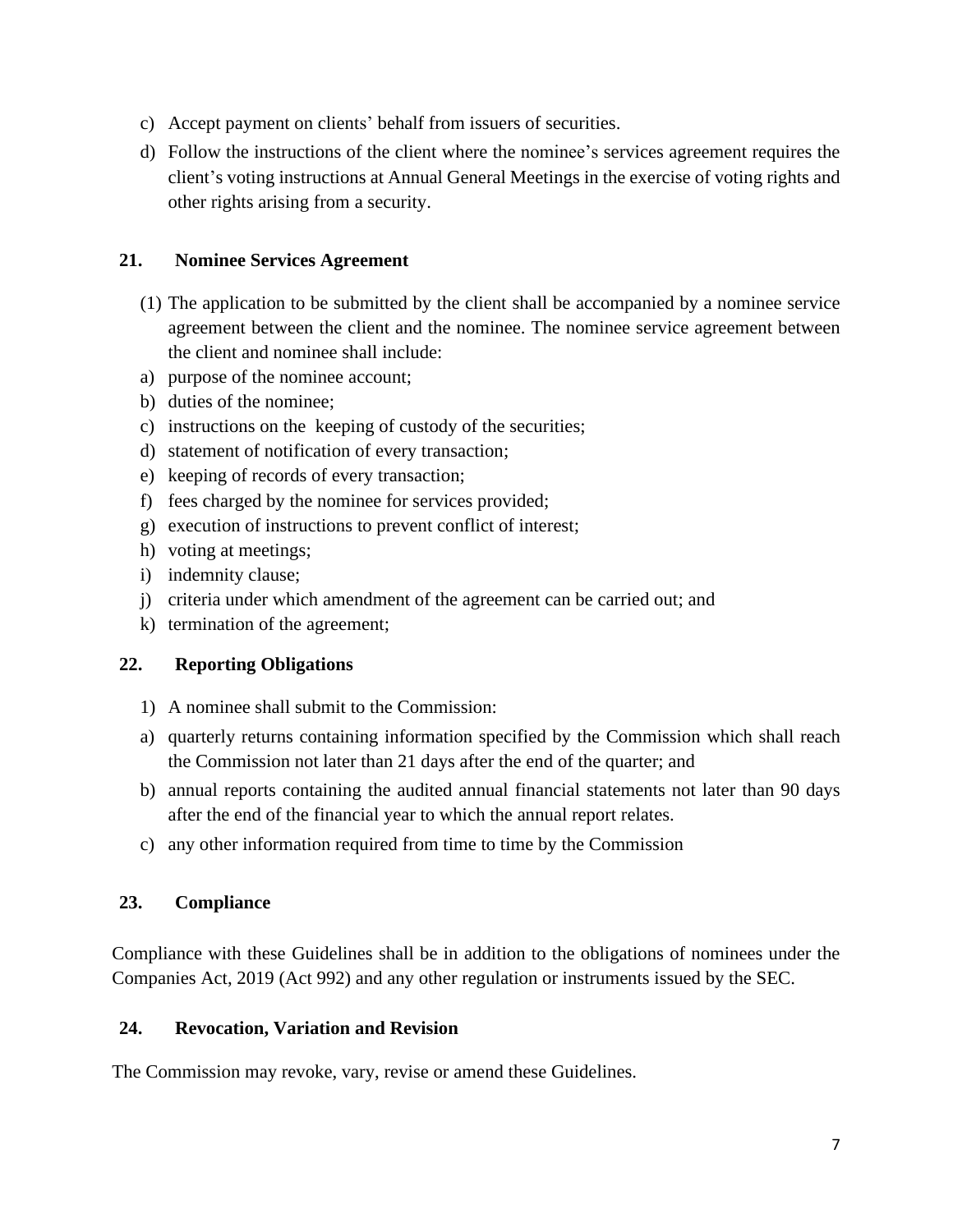## **25. Penalties**

- (1) Where a person fails to comply with these Guidelines, the Commission may take action as set out in Section 209 (4) of the Act or apply such greater penalty where the breach also involves a breach of requirements in the Act or Regulations for which a higher penalty is prescribed.
- (2) The Commission may take account of the nature and seriousness of any breach or pattern of breaches when considering whether or not a market operator continues to meet the licence criteria.
- (3) The Commission may take into account the responsibility of any key person for a breach when considering whether or not they continue to be fit and proper or meet the criteria for an individual representative's licence.
- (4) The Commission may also issue a directive under Section 209 of the Act where it considers this to be an appropriate course in the light of a breach and such directive may include a requirement that the market operator:
	- (a) takes immediate action to correct the breach and amend systems and controls to prevent recurrence;
	- (b) takes such action as is necessary to place any client or other person in the position that they would have been had the breach not occurred;
	- (c) amends their staff structure or dismiss employees with responsibility for the breach;
	- (d) limits their business in such a manner as the Commission may consider appropriate;
	- (e) publishes, in such form as the Commission may determine, an announcement about the breach, its effect on clients or other person and the actions taken to rectify the breach.

# **26. Interpretation**

"Act" means the Securities Industry Act, 2016 (Act 929) as amended;

"Beneficial owner" means the person who receives the financial benefit from or bears the financial risk of securities and grants authorization to the nominee to act in its own name and be registered as the beneficial owner;

"Client" means a person on whose behalf a transaction is executed;

"Commission" means the Securities and Exchange Commission established by section 1 of the Act;

"External Company" an external company has the same meaning as under Companies Act, 2019 (Act 992);

"Nominee account" means a type of account in which the investor holds his/her securities in the name of a different entity;

"Nominee registration" means the registration of securities owned by another person in the name of a nominee.